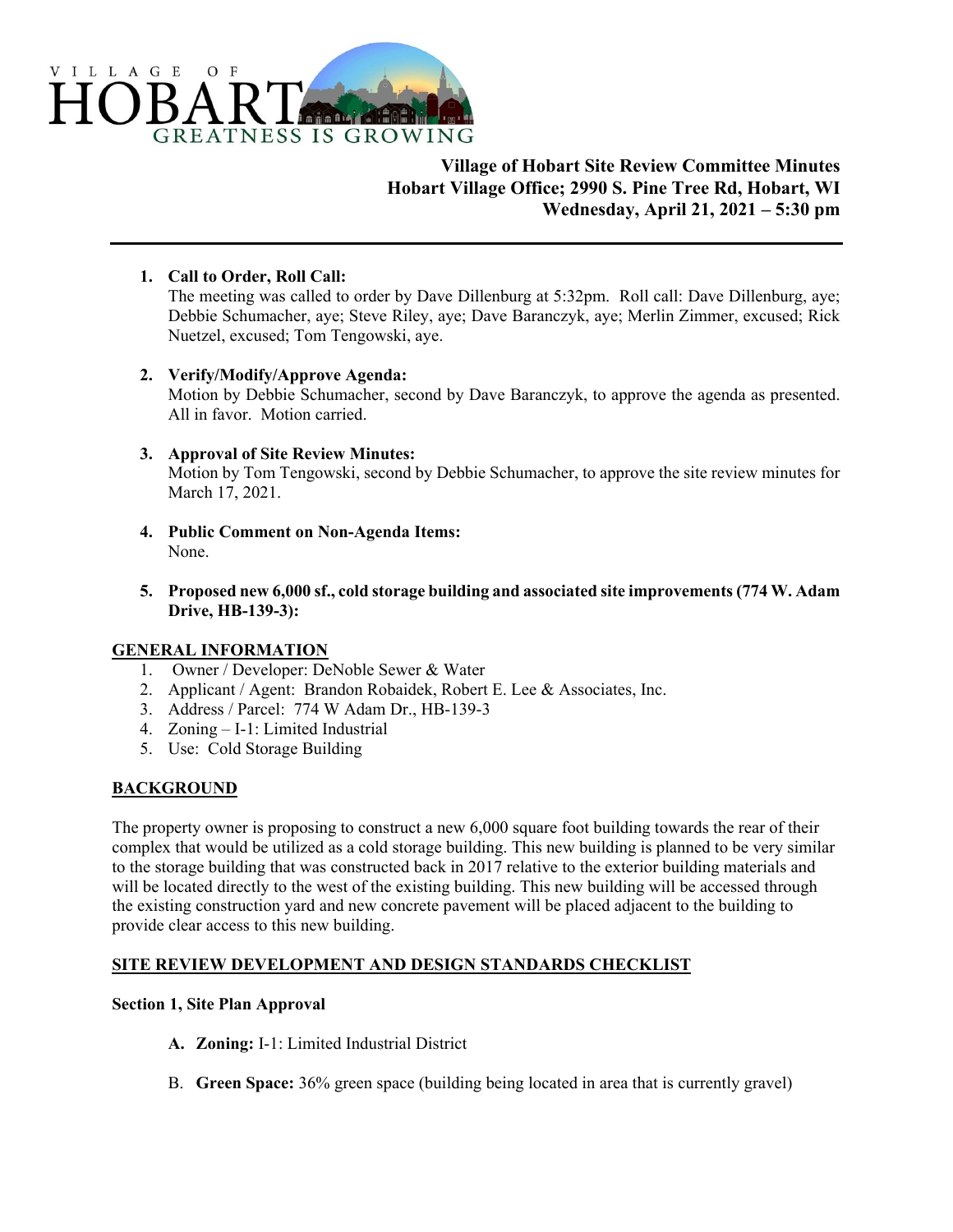- **C. Setbacks:** Compliant with zoning district requirements of 40' front(s), 20' rear, 15' side. (Approx. 550' from W. Adam Dr. right-of-way, 293' from rear (north property line), 50' from the west property line, and 100' from the east property line)
- **D. Parking:** No changes (cold storage building)
- **E. Fire Dept. (and Police Dept.**): The plans presented have been reviewed and accepted by the Police Chief and Fire Chief.
- **H. Storm Water:** Storm water will consist of an existing dry storage basin to the northern end of the parcel and an underground storage area located on the south side of the parcel to treat the pollutants and peak discharge.
- **M. Refuse Collection:** No changes from current operation.

### **Section 2, Architectural Plan Approval**

### **A. Exterior Construction Information:**

- **1. Materials:** Wood framed building (to match existing)
- **2. Exterior Materials:** All four building elevations will consist of metal wall panels with a different color panel around the base of the building and extending up approximately 3' from grade.
- **3. Height:** Eave height of 16' with an overall height of 26' to peak of roof system.
- **4. Overhead doors:** There will be two at grade overhead door on the south elevation that face into the contractor yard (note: the architectural plans submitted are from the building submitted back in 2017 and the overhead doors and service doors do not depict the correct locations, the floor plan has the correct door layout).
- **5. Mechanical equipment:** No mechanical equipment proposed as this is a cold storage building.

**Section 3, Landscaping Plan:** Majority of the site has mature trees and planting. There are mostly foundation plantings proposed along with 5 new trees to help screen for the off-ramp from HWY 29

Se**ction 4, Lighting:** There will be three additional smaller light poles (very similar to the light poles along Centennial Centre Blvd.) installed in the east and north side of the parking area in addition to the wall mounted light fixtures on the proposed building.

**Section 5, Signage:** No signage proposed at this time and any future proposed signage would be required to be submitted for approval at a later date.

**Section 6, Driveway-Curb Cut:** No change, existing to be utilized.

#### **ACTION**

Motion by Debbie Schumacher, second by Steve Riley, to approve the new 6,000 square foot building and limited site improvement as submitted.

All in favor. Motion carried.

**6. Proposed new 2 story, 23,595 sf., office building and associated site improvements (1256 Centennial Centre Blvd., HB-2412):**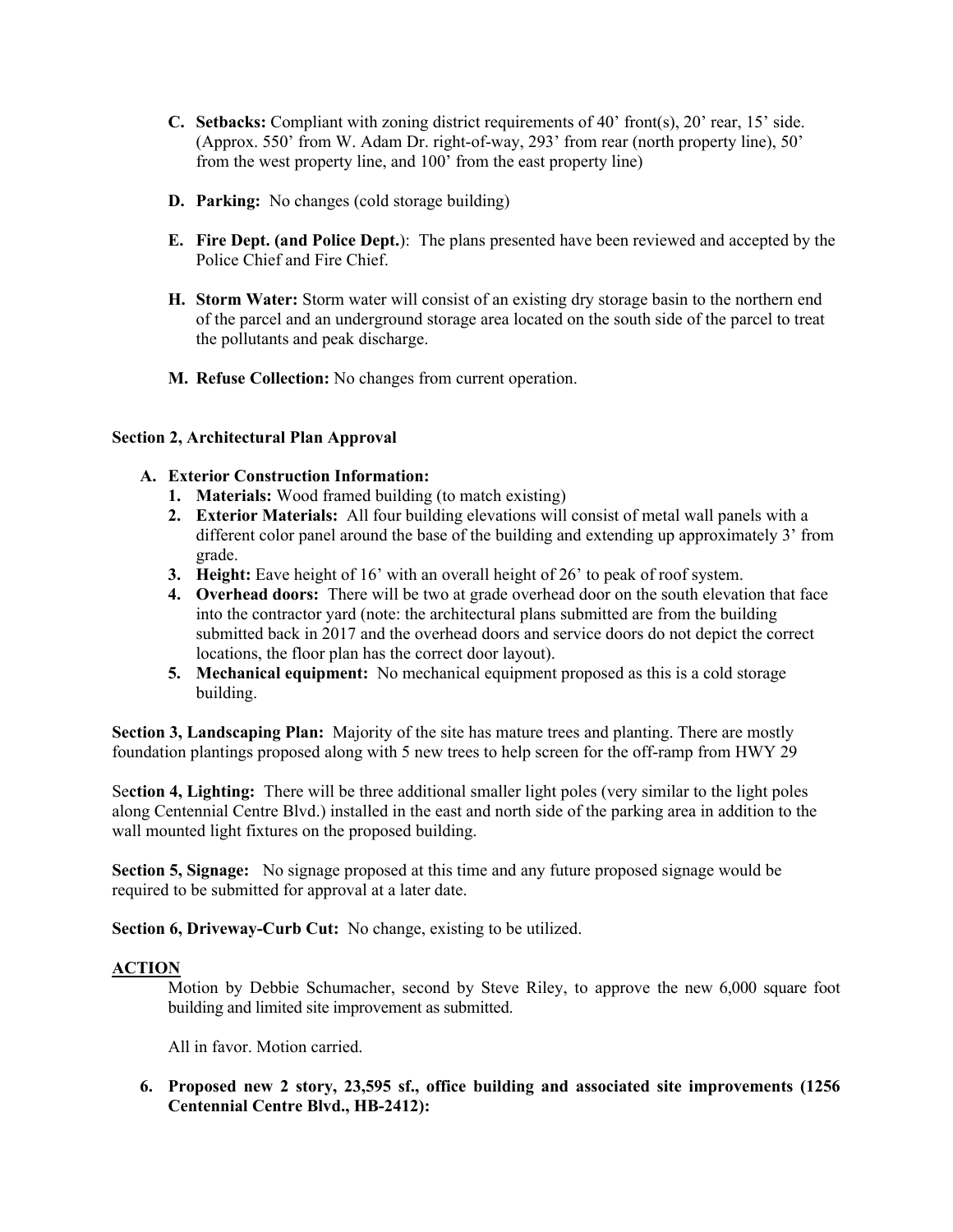#### **GENERAL INFORMATION**

- 1. Owner/Developer: Lexington Homes, Inc.
- 2. Applicant/Agent: Robert E. Lee & Associates, Inc.
- 3. Address/Parcel: 1256 Centennial Centre Blvd., HB-2412
- 4. Zoning: B-1: Community Business District
- 5. Use: Office

#### **BACKGROUND**

This same development was before the Committee most recently back on April 15, 2020 and received conditional approval on a 17,014 square foot building with underground parking. The underground parking has since been removed and replaced with an additional 6,581 square feet of building area at grade level which does include an approximately 1,254 square foot garage area and additional office space. Other than this modification, there are no other changes to building or site improvements from the 2020 submittal. Additionally, since the Site Plan Approval expires at 12 months following any approval, the project needed to be resubmitted as the 12 month timeframe expires on April 15, 2021.

## **SITE REVIEW DEVELOPMENT AND DESIGN STANDARDS CHECKLIST**

#### **Section 1, Site Plan Approval**

- **C. Zoning:** B-1: Community Business District
- D. **Green Space:** 46.8% green space, exceeding the 25% requirement (REL sheet 2)
- **F. Setbacks:** Compliant with zoning district required setbacks (code/(proposed) Front 40/(172), Side 10/(10/19.5), Rear 15/(55)) (REL sheet 2)
- **G. Parking:** One parking space shall be provided for each 300 square feet of floor area for the first 8,000 square feet of gross floor area. One additional parking space shall be furnished for each 700 square feet or fraction thereof for the next 12,000 square feet of total floor area, and one additional parking space shall be provided for each 1,000 square feet, or fraction thereof, for total area in excess of 20,000 square feet. One parking space shall also be provided for each staff member or employee on the maximum shift. With this additional 23,595 square feet, the site is required to have a minimum of 67 stalls (47 based on square footage and 1 per 20 employees on site) and the site is proposed to have 88 stalls.
- **H. Fire Dept. (and Police Dept.**): The plans presented have been reviewed and accepted by the Police Chief and Fire Chief.
- **I. Storm Water:** Stormwater from the proposed building and parking areas will be collected by the existing stormwater basin in the middle of the parking lot before being discharged to the creek running along the south side of the site. The on-site infiltration basin will treat the stormwater for TSS removal and peak discharge.
- **B. Refuse Collection:** None shown, no changes from current operation.

#### **Section 2, Architectural Plan Approval**